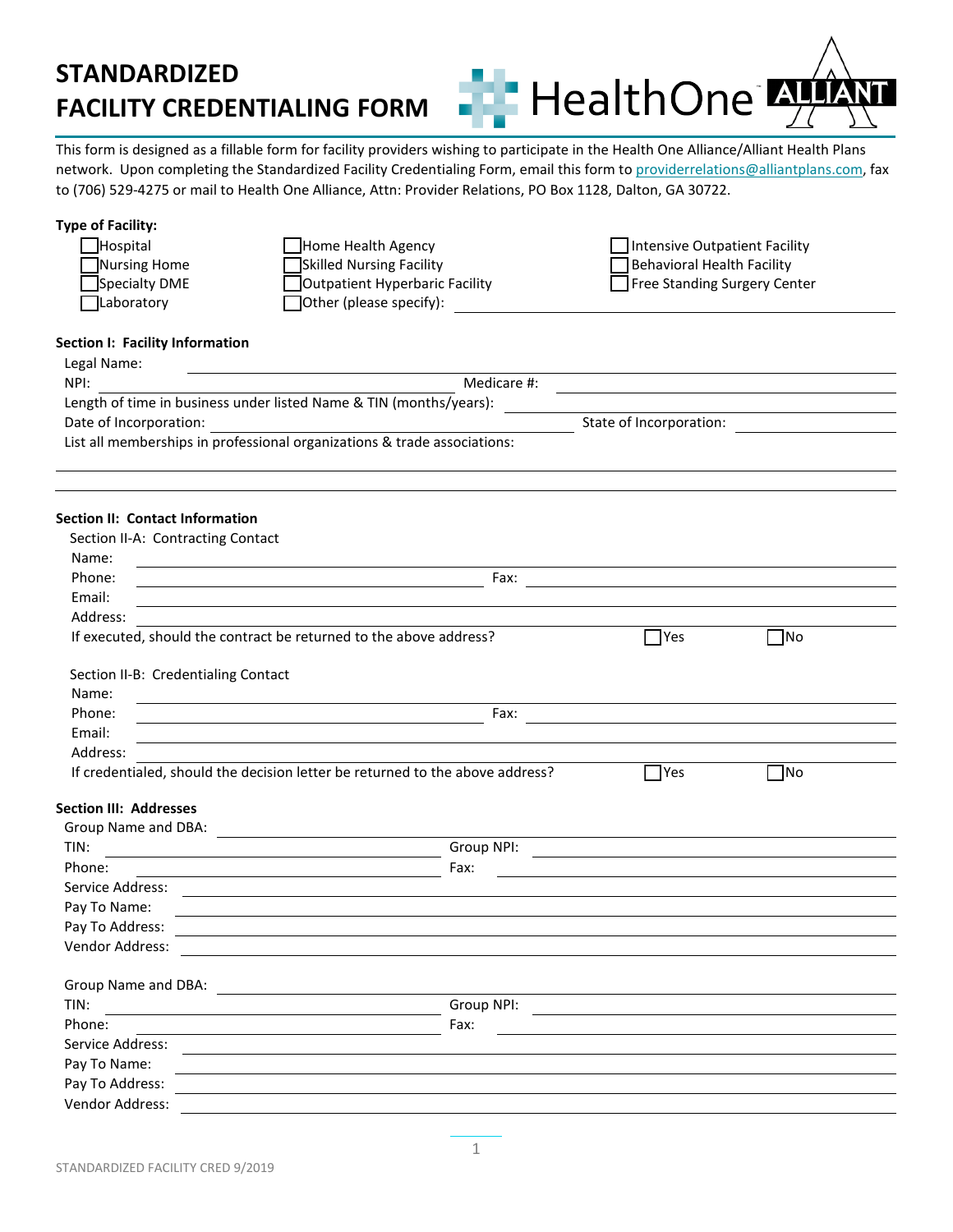

| Group Name and DBA:                             | <u> 1980 - Jan Samuel Barbara, politik eta politik eta politik eta politik eta politik eta politik eta politik e</u>   |                         |                                                                                                                      |     |
|-------------------------------------------------|------------------------------------------------------------------------------------------------------------------------|-------------------------|----------------------------------------------------------------------------------------------------------------------|-----|
| TIN:                                            | <u> 1980 - Johann Barn, mars ar breithinn ar chomhair an t-Alban ann an t-Alban ann an t-Alban ann an t-Alban an</u>   | Group NPI:              | <u> 2000 - Jan James Alexandri, prima de la contrada de la contrada de la contrada de la contrada de la contrada</u> |     |
| Phone:                                          | <u> 1989 - Johann Stoff, deutscher Stoffen und der Stoffen und der Stoffen und der Stoffen und der Stoffen und der</u> | Fax:                    |                                                                                                                      |     |
| Service Address:                                |                                                                                                                        |                         |                                                                                                                      |     |
| Pay To Name:                                    | ,我们也不会有什么。""我们的人,我们也不会有什么?""我们的人,我们也不会有什么?""我们的人,我们也不会有什么?""我们的人,我们也不会有什么?""我们的人                                       |                         |                                                                                                                      |     |
| Pay To Address:                                 | <u> 1980 - Andrea Santa Andrea Andrea Andrea Andrea Andrea Andrea Andrea Andrea Andrea Andrea Andrea Andrea Andr</u>   |                         |                                                                                                                      |     |
| Vendor Address:                                 |                                                                                                                        |                         |                                                                                                                      |     |
|                                                 | Please attach a full listing of locations if provided space is insufficient.                                           |                         |                                                                                                                      |     |
| <b>Section IV: Medical Director</b>             |                                                                                                                        |                         |                                                                                                                      |     |
| Name:                                           |                                                                                                                        |                         | Degree:                                                                                                              |     |
| Specialty:                                      |                                                                                                                        | NPI:                    |                                                                                                                      |     |
| Phone:                                          |                                                                                                                        |                         |                                                                                                                      |     |
| Address:                                        |                                                                                                                        |                         |                                                                                                                      |     |
| <b>Section V: Accreditation Status</b>          |                                                                                                                        |                         |                                                                                                                      |     |
| <b>Accrediting Agency Name:</b>                 | <u> 1989 - Andrea Barbara, poeta esperanto-poeta esperanto-poeta esperanto-poeta esperanto-poeta esperanto-poeta</u>   |                         |                                                                                                                      |     |
| <b>Accreditation Status:</b>                    |                                                                                                                        |                         | <b>Accreditation Date:</b>                                                                                           |     |
|                                                 | Have you ever been denied accreditation by any accrediting body?                                                       |                         | <b>Pres</b>                                                                                                          | 1No |
| If yes, please provide details.                 |                                                                                                                        |                         |                                                                                                                      |     |
|                                                 |                                                                                                                        |                         |                                                                                                                      |     |
|                                                 |                                                                                                                        |                         |                                                                                                                      |     |
| <b>Section VI: Licensure and Certifications</b> |                                                                                                                        |                         |                                                                                                                      |     |
|                                                 | License Number and Status:                                                                                             |                         |                                                                                                                      | N/A |
|                                                 |                                                                                                                        | N/A                     |                                                                                                                      |     |
|                                                 |                                                                                                                        |                         |                                                                                                                      |     |
| <b>Section VII: Site Survey</b>                 |                                                                                                                        |                         |                                                                                                                      |     |
|                                                 |                                                                                                                        |                         |                                                                                                                      |     |
|                                                 |                                                                                                                        |                         |                                                                                                                      |     |
|                                                 |                                                                                                                        |                         |                                                                                                                      |     |
| Section VIII: Liability Insurance               |                                                                                                                        |                         |                                                                                                                      |     |
|                                                 | Section VIII-A: General Liability Coverage (attach certificate showing current coverage amounts and effective dates)   |                         |                                                                                                                      |     |
| Name of Carrier:                                |                                                                                                                        |                         |                                                                                                                      |     |
| Policy Number:                                  |                                                                                                                        |                         |                                                                                                                      |     |
| Address:                                        |                                                                                                                        |                         |                                                                                                                      |     |
| Coverage Type:                                  | Occurrence Based                                                                                                       | Claims Based            |                                                                                                                      |     |
| <b>Effective Date:</b>                          |                                                                                                                        | <b>Expiration Date:</b> |                                                                                                                      |     |
| Per Incident:                                   |                                                                                                                        | Aggregate:              |                                                                                                                      |     |
|                                                 | Section VIII-B: Professional Liability (Malpractice) Coverage                                                          |                         |                                                                                                                      |     |
| Name of Carrier:                                | <u> 1989 - Jan Sterlinger, skriuwer fan it ferstjer fan it ferstjer fan it ferstjer fan it ferstjer fan it ferst</u>   |                         |                                                                                                                      |     |
| Policy Number:                                  |                                                                                                                        |                         |                                                                                                                      |     |
| Address:                                        |                                                                                                                        |                         |                                                                                                                      |     |
| Coverage Type:                                  | Occurrence Based                                                                                                       | Claims Based            |                                                                                                                      |     |
| <b>Effective Date:</b>                          | <b>Expiration Date:</b>                                                                                                |                         | Policy Retro Date:                                                                                                   |     |
| Per Incident:                                   |                                                                                                                        | Aggregate:              |                                                                                                                      |     |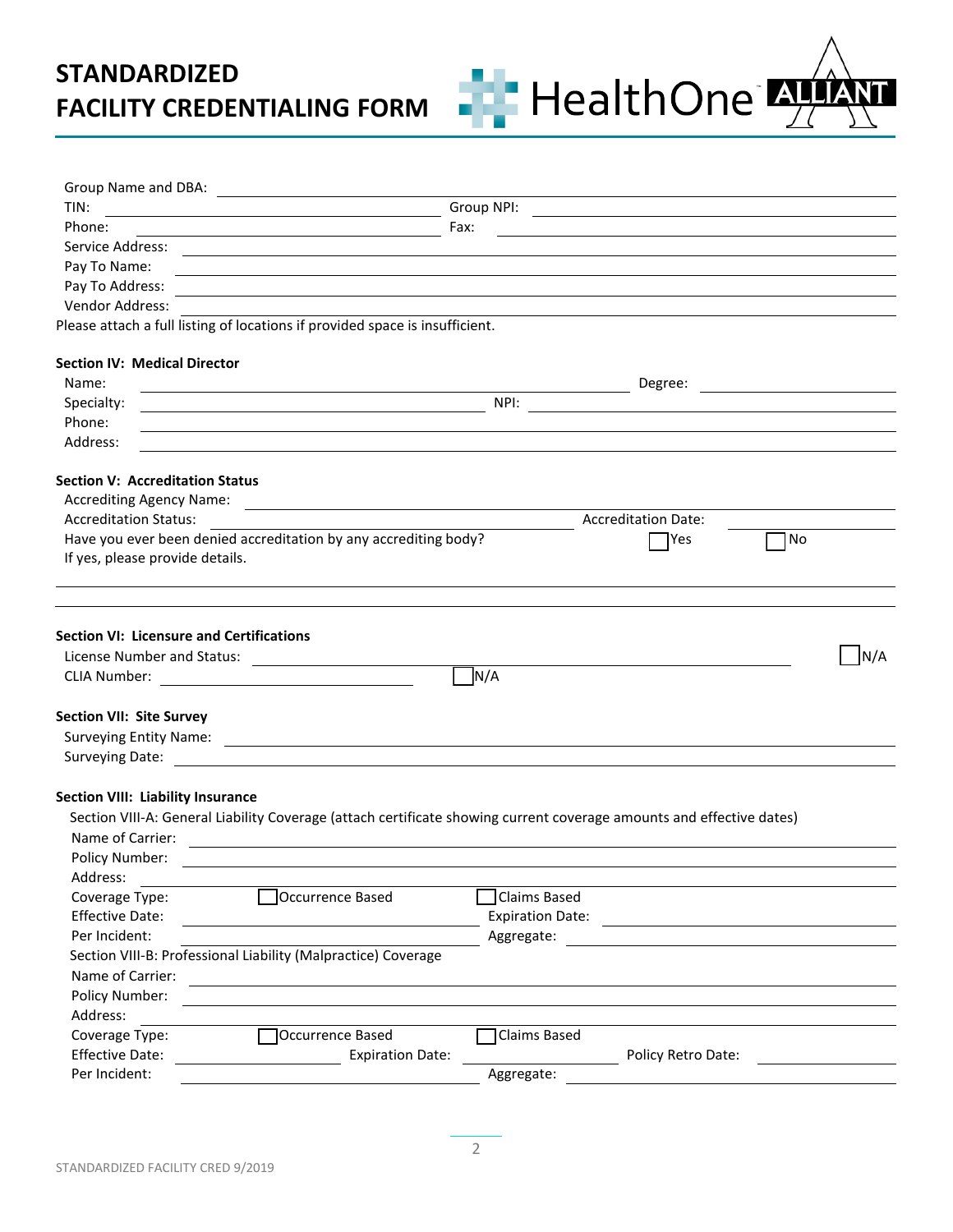### **Section IX: Disclosure Questions**

Answer the following questions by checking the appropriate box. If the answer to any question is yes, please provide a complete description of the facts on a separate sheet and attach to document.

HealthOne<sup>®</sup>

| Have criminal proceedings ever been initiated against the Provider or its authorized representatives?                                                                                                                                                                                       | <b>Yes</b>      | No.       |
|---------------------------------------------------------------------------------------------------------------------------------------------------------------------------------------------------------------------------------------------------------------------------------------------|-----------------|-----------|
| Has the Provider ever been the subject of an investigation or ever been terminated, suspended,<br>sanctioned or otherwise restricted from participating in any private or public program, include, but not<br>limited to, Medicare, Medicaid and military or Department of Health programs? | <b>Pres</b>     | No.       |
| Has the Provider's general liability or professional liability coverage ever been restricted, limited, denied,<br>not renewed, or special rated for any reasons other than the carrier's termination of operations in your<br>State?                                                        | <b>Yes</b>      | <b>No</b> |
| Has the Provider ever been notified that information pertaining to anyone in the Provider's staff has been<br>reported to the National Practitioner Data Bank, Healthcare Integrity and Protection Data Bank or<br>professional state licensing boards or registries?                       | <b>Paragona</b> | <b>No</b> |
| In the last ten years, have there been any general liability or professional liability suits, or are there<br>currently any pending or threatened suits against the Provider, or have any judgments been made or<br>settlements paid on its behalf?                                         | <b>Yes</b>      | <b>No</b> |
| Is there currently any pending or threatened licensing or disciplinary action against the Provider?                                                                                                                                                                                         | <b>IYes</b>     | lNo.      |

### **Section X: Attachments**

You must include copies of the following documents, as applicable, with the completed application.

| □ Current State License(s), State Permit(s), DCH, DHR, etc., DEA certificate   | $\Box$ Copy of W-9 form                  |
|--------------------------------------------------------------------------------|------------------------------------------|
| □ Letter or certificate from any/all accrediting organizations                 | Also include:                            |
| □ Copy of most recent State Survey (if not accredited)                         | $\Box$ Any/all information applicable to |
| $\Box$ Copy of current Certificate(s) of Insurance – commercial & professional | <b>Disclosure Questions</b>              |
| $\Box$ List of all service locations with billing address for each             | □ Copy of most current CMS letter        |

### **Section XI: Standard Authorization, Attestation and Release**

By signing this application, I certify, agree, understand and acknowledge the following:

- 1. The information in this entire application is complete, current, correct and not misleading.
- 2. Any misstatements or omissions (whether intentional or unintentional) on this application may constitute cause for denial of my application or summary dismissal or termination of my provider participation agreement.
- 3. A photocopy of this application, including this attestation, the authorization and release of information form and any or all attachments has the same force and effect as the original.
- 4. I have reviewed the information in this application on the most recent date indicated below and it continues to be true and complete.
- 5. While this application is being processed, I agree to update the information originally provided in this application should there be any change in the information.
- 6. No action will be taken on this application until it is complete and all outstanding questions with respect to the application have been resolved.
- 7. This attestation statement and application must be signed no more than 180 days prior to the credentialing decision date.

Authorization of Third-Party Sources to Release Information Concerning Application for Participation

The Applicant hereby authorizes any third party, including, but not limited to, individuals, agencies, medical agencies responsible for credentials verification, corporations, companies, employers, former employers, hospitals, health plans, health maintenance organizations, managed care organizations, law enforcement or licensing agencies, insurance companies, educational and other institutions, military services, medical credentialing and accreditation agencies, professional medical societies, the Federation of State Medical Boards, the National Practitioner Data Bank, and the Health Care Integrity and Protection Data Bank to release to the Contracting Entity and/or its Agent(s), information, including otherwise privileged or